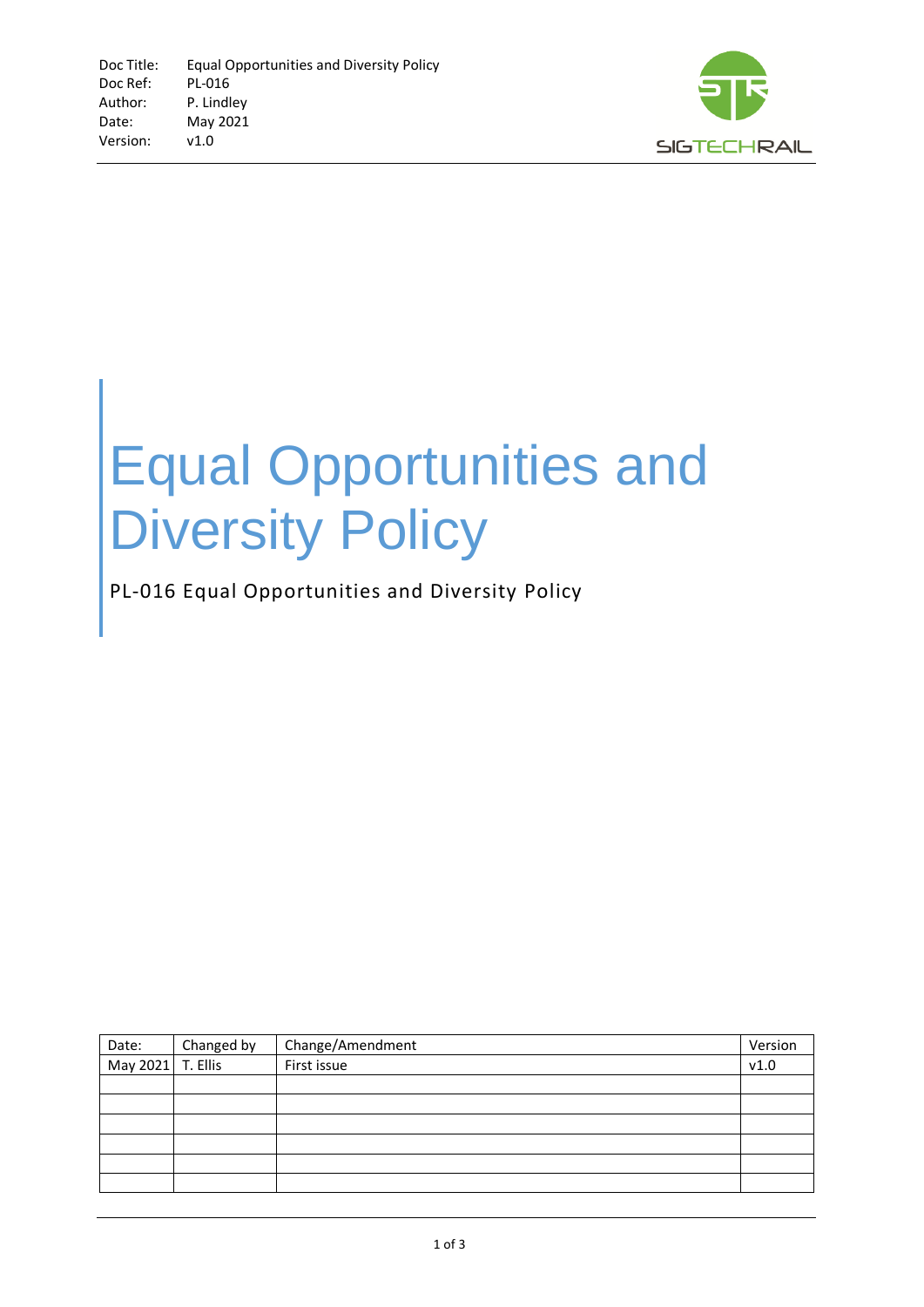

## Equal Opportunities and Diversity Policy

SigTech Rail Consultancy Ltd is committed to encouraging equality, diversity and inclusion among our workforce, and eliminating unlawful discrimination.

The aim is for our workforce to be truly representative of all sections of society and our customers, and for each employee to feel respected and able to give their best.

The organisation - in providing goods and/or services and/or facilities - is also committed against unlawful discrimination of customers or the public.

The policy's purpose is to:

- provide equality, fairness and respect for all in our employment, whether temporary, part-time or fulltime
- not unlawfully discriminate because of the Equality Act 2010 protected characteristics of age, disability, gender reassignment, marriage and civil partnership, pregnancy and maternity, race (including colour, nationality, and ethnic or national origin), religion or belief, sex and sexual orientation
- oppose and avoid all forms of unlawful discrimination. This includes in pay and benefits, terms and conditions of employment, dealing with grievances and discipline, dismissal, redundancy, leave for parents, requests for flexible working, and selection for employment, promotion, training or other developmental opportunities

The organisation commits to:

- Encourage equality, diversity and inclusion in the workplace as they are good practice and make business sense
- Create a working environment free of bullying, harassment, victimisation and unlawful discrimination, promoting dignity and respect for all, and where individual differences and the contributions of all staff are recognised and valued.

This commitment includes training managers and all other employees about their rights and responsibilities under the equality, diversity and inclusion policy. Responsibilities include staff conducting themselves to help the organisation provide equal opportunities in employment, and prevent bullying, harassment, victimisation and unlawful discrimination.

All staff should understand they, as well as their employer, can be held liable for acts of bullying, harassment, victimisation and unlawful discrimination, in the course of their employment, against fellow employees, customers, suppliers and the public

• Take seriously complaints of bullying, harassment, victimisation and unlawful discrimination by fellow employees, customers, suppliers, visitors, the public and any others in the course of the organisation's work activities.

Such acts will be dealt with as misconduct under the organisation's grievance and/or disciplinary procedures, and appropriate action will be taken. Particularly serious complaints could amount to gross misconduct and lead to dismissal without notice.